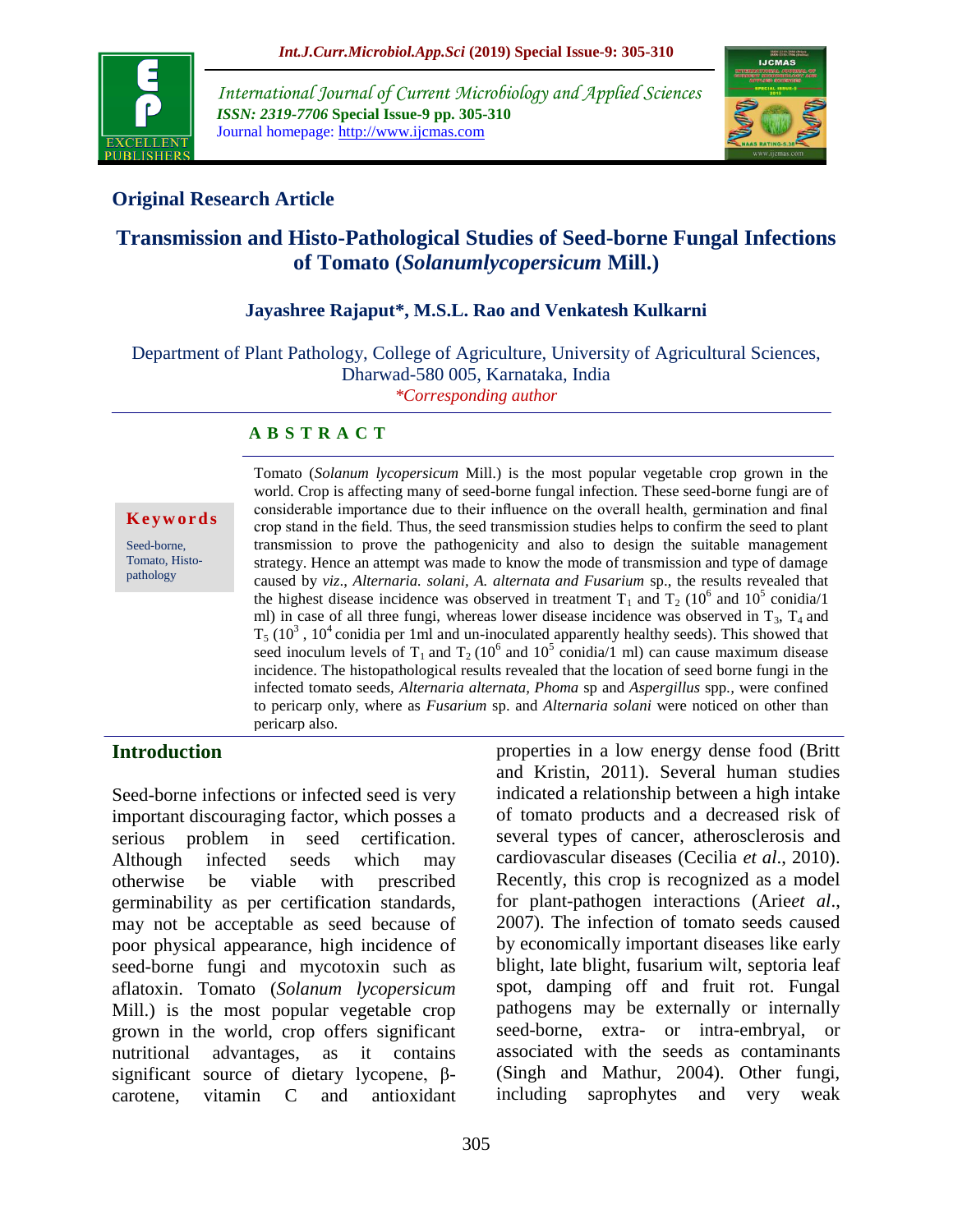pathogens, may lower seed's quality causing discoloration, which reduces the commercial value of the seeds (Al-Askar*et al*., 2012).

The pathogenicity test of seed-borne fungi, *Alternaria alternata, Fusarium solani* and *Fusarium oxysporum* on ten tomato cultivars*.* All the germinated seeds were infected by these fungi with varying degree of variability or aggressiveness and each cultivar<br>significantly reduced germination and significantly reduced germination and produced more abnormal seedlings compared to control. They also reported the transmission of *Alternaria alternata, F. solani,* and *F. oxysporum* from seeds to seedlings. The highest transmission was observed during germination stage followed by seedling stage on leaves and on stem (Hayat *et al.*, 2014).Shovan*et al.* (2008) pathogenicity test with 33 isolates of *Fusarium solani* under pot culture, all the tested isolates were found to be pathogenic on tomato seeds. Seed transmission studies helps to confirm the seed to plant transmission to prove the pathogenicity and also to design the suitable management strategy. Hence an attempt was made to know the mode of transmission and type of damage caused by viz., *A. solani, A. alternata and Fusarium* sp. under existing microclimatic conditions. Keeping these factors in view and considering their importance in present scenario of seed production, seed industry and quarantine, present investigation was undertaken.

### **Materials and Methods**

### **Effect of different seed inoculum levels on disease incidence**

This study was under taken by using apparently healthy seeds to know the effect of different seed inoculum densities and extent of disease incidence. *Alternaria solani, A.* 

*alternate* and *Fusarium* sp. isolated from naturally infected tomato seeds, was cultured on PDA, at  $20 \pm 2^{\circ}$ C for one week. The fungal propagules (mycelial bits) were isolated by taking a 0.5 cm disc using a cork borer. The discs were gently mixed with 5ml of sterile water by using a magnetic stirrer and propagules were adjusted to required concentration by using haemocytometer.

No of propagules in the diluted suspension/milliliter = Average no of propagules above one large square  $\times$  1ml / 0.004 mm3 (or)

No of propagules in the diluted suspension/milliliter  $=$  No of propagules counted  $\times$  250,000

This number has to be multiplied by the original dilution of the suspension to ascertain the density of original suspension in number of cells /ml (Karuna and Kolte, 2005).

Apparently healthy seeds of tomato cultivars were surface sterilized for 3 min with 0.5 % sodium hypochlorite solution, and washed in sterile distilled water. The sterilized seeds were soaked in different inoculum level under vacuum for 30 minutes, and dried at room temperature overnight. The seeds of control treatments were similarly treated except that they were soaked in sterile distilled water. Treatments were laid out in comlete randomized block design (CRD) with 4 replications. Ten seeds were sown in each pot and replicated 4 times in each treatment. The pots were incubated under glasshouse condition at  $26 \pm 2^{\circ}C$ . Observations were recorded on the rapidity of disease incidence in each treatment, every alternate days and the per cent disease incidence and per cent seed germination were calculated by using the formula,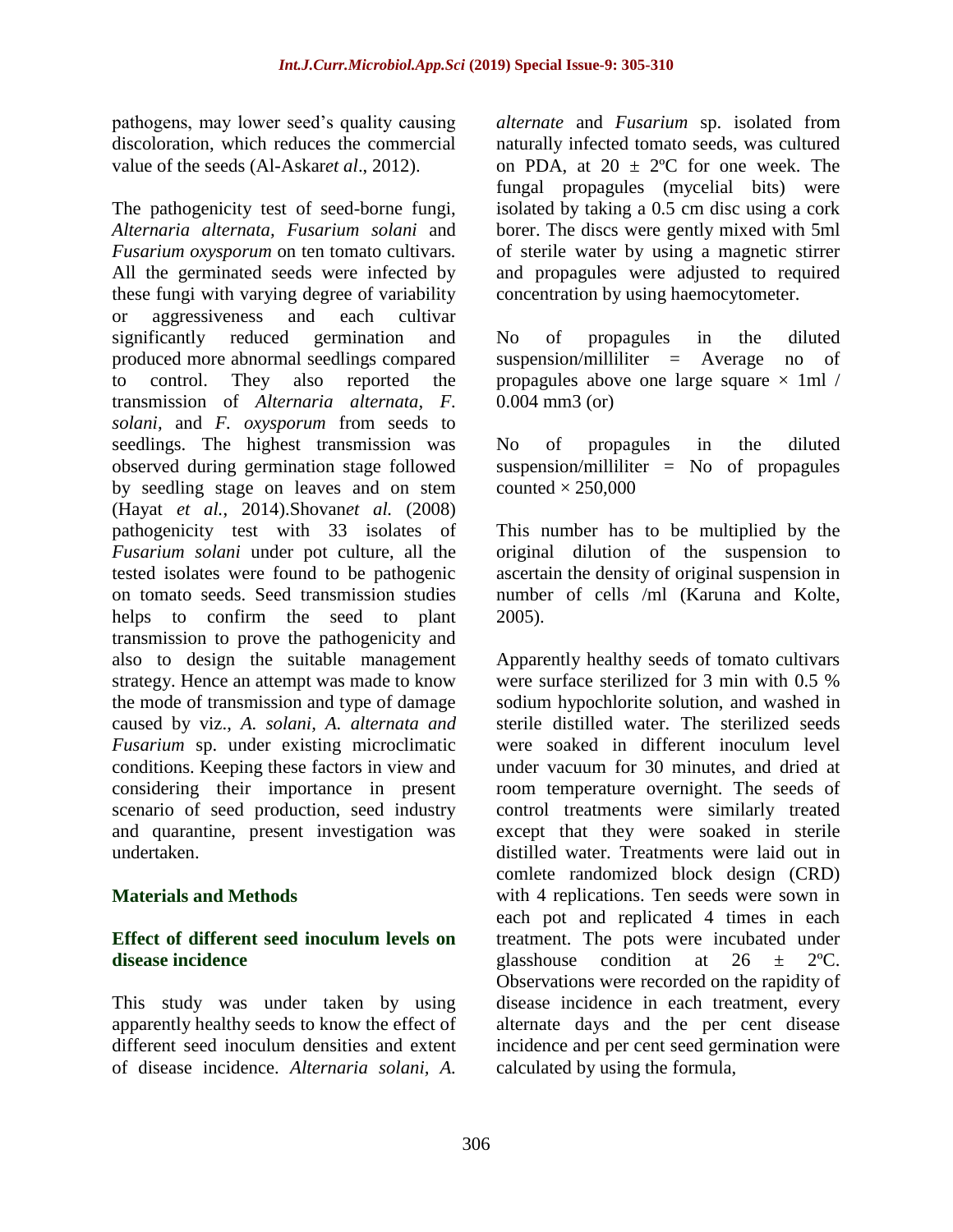| % disease incidence $=$ | No. of diseased plants /pot<br>Total no. of plants /pot | $\times$ 100 |
|-------------------------|---------------------------------------------------------|--------------|
| % seed                  | No. of seed germinated /pot                             |              |
| germination $=$         | Total no. of seed sown /pot                             |              |

#### **Histopathological studies**

The location of fungi in seed was studied by employing component plating technique (Maden*et al*, 1975). Naturally infected tomato seed samples, of variety PKM-1 was used for the study. Twenty five seeds were washed four times with tap water then surface sterilized in one per cent sodium hypochlorite solution for one minutes. These seeds were again washed with sterile water and soaked in water for 1 hr and then the seeds were dissected aseptically using sterile needle and forceps. The pericarp was separated and other seed parts were difficult to separate they were fused together (*i.e*., embryo endosperm and hilum). The separated parts were plated immediately before drying on potato dextrose agar plates. The plates were incubated at  $20 \pm$ 2ºC for seven days, the seed component were examined under stereoscopic binocular microscope for the presence of fungal structures in different seed parts.

#### **Results and Discussion**

**Effect of inoculum levels, transmission studies and proving pathogenicity**

#### **Pot culture studies**

The results of pot culture studies conducted to study the seed to plant transmission of *Alternaria solani, A. alternate* and *Fusarium* sp. revealed that apparently healthy and artificially inoculated tomato seeds exhibited severe reduction in per cent germination and disease incidence was noticed after 20DAS. The results of the experiment are in Table 1

to 3. In case of *A. solani*, seeds soaked in 2.4  $\times$  10<sup>6</sup> and 2.4  $\times$  10<sup>5</sup> conidia/ 1ml recorded maximum per cent seedling infection. The characteristic symptom *i.e*. brown to dark brown concentric rings (target board effect) was observed on older leaves at 30 DAS onwards. The maximum infection was observed in treatments  $T_1$  and  $T_2$  whereas lower infection was observed in  $T_3$  and  $T_4$ (seeds soaked in 2.4  $\times$  10<sup>4</sup> and 2.4  $\times$  10<sup>3</sup> conidia/ 1 ml respectively). In case of *A. alternate* seeds soaked in  $2.12 \times 10^6$  and 2.12  $\times$  10<sup>5</sup> conidia/ 1ml showed maximum per cent seedling infection. The characteristic symptom *i.e*. minute water soaked specks with yellow halo on leaves was recorded after 45 days of sowing. The maximum infection was in treatments  $T_1$  and  $T_2$  (seeds soaked in  $2.12 \times 10^6$  and  $2.12 \times 10^5$  conidia/ 1 ml concentration), whereas lower infection was recorded in  $T_3$  and  $T_4$  seeds soaked in 2.12 x  $10^4$  and 2.12 x  $10^3$ conidia /1ml treatments, might be due to the increased level of toxin produced by the fungi.

× 100

This study reveals the significance of seedborne fungal infection. Seeds with high dose of inoculum yielded more of disease incidence and the incidence was noticed upto10<sup>-3</sup> and at  $10^{-4}$ there was no significant visible symptoms, indicating that  $10^{-3}$ *i.e.*, conidial concentration of  $(2.4x10<sup>4</sup>)$  is the minimum threshold inoculum required for causing the disease under Dharwad conditions. Similar result was obtained by Hayat *et al.* (2014).

In case of *Fusarium* seeds soaked in 3.25 x  $10^6$  conidia/1ml and 3.25 x  $10^5$  conidia/1ml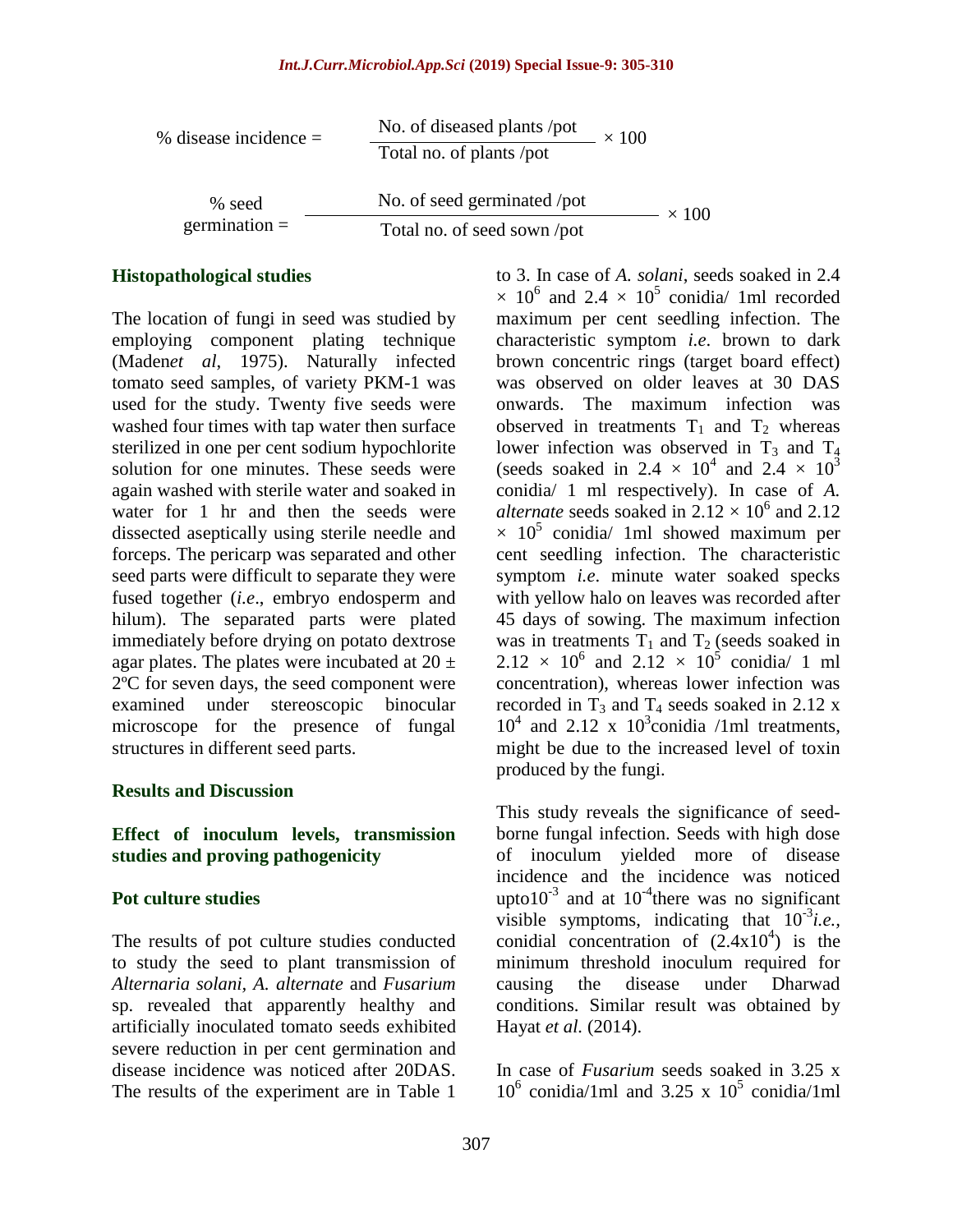concentration showed least germination percentage but germination per cent increased with corresponding decrease in concentration of fungal propagules. Wilting of seedlings was noticed after 20 DAS. The maximum wilt incidence was recorded in treatments  $T_1$ , T<sub>2</sub> and T<sub>3</sub> with  $3.25 \times 10^6$ ,  $3.25 \times 10^5$  and  $3.25 \times$  $10^4$  conidia/1ml. Wilt incidence was also

recorded upto  $T_4$  and also in  $T_5$  (Apparently healthy seeds) this might be because of traces level infection of the pathogen in apparently healthy seeds and also there was no inoculum available for infection through sterilized soil. Similar observation was obtained by Abdulaziz *et al*., (2014).

| Table.1 Effect of seed inoculum levels of <i>Alternaria solani</i> on per cent germination and seedling |  |  |  |  |
|---------------------------------------------------------------------------------------------------------|--|--|--|--|
| infection under pot culture                                                                             |  |  |  |  |

|                                                                  | Per cent                  |                         |
|------------------------------------------------------------------|---------------------------|-------------------------|
| <b>Treatments</b>                                                | <b>Seedling infection</b> | <b>Seed germination</b> |
| $T_1$ - Seeds soaked in 2.4×10 <sup>6</sup> conidia/1 ml         | 82.75                     | 37.50                   |
|                                                                  | $(65.47)^*$               | (37.73)                 |
| $T_2$ -Seeds soaked in 2.4×10 <sup>5</sup> conidia /1 ml         | 78.25                     | 47.50                   |
|                                                                  | (62.21)                   | (43.56)                 |
| $T_3$ -Seeds soaked in 2.4×10 <sup>4</sup> conidia /1 ml         | 62.50                     | 57.50                   |
|                                                                  | (52.27)                   | (49.33)                 |
| T <sub>4</sub> - Seeds soaked in $2.4 \times 10^3$ conidia /1 ml | 42.50                     | 82.00                   |
|                                                                  | (40.67)                   | (65.01)                 |
|                                                                  | 22.50                     | 97.00                   |
| $T_5$ -Un-inoculated (Apparently healthy seeds)                  | (28.23)                   | (80.67)                 |
| S.Em <sub>±</sub>                                                | 1.22                      | 1.62                    |
| CD at $1\%$                                                      | 5.08                      | 6.77                    |

\*Figures in parentheses indicates arcsine transformed values

### **Table.2** Effect of seed inoculum levels of *A. alternata* on per cent germination and seedling infection under pot culture

|                                                                  | Per cent                  |                         |
|------------------------------------------------------------------|---------------------------|-------------------------|
| <b>Treatments</b>                                                | <b>Seedling infection</b> | <b>Seed germination</b> |
| T <sub>1</sub> -Seeds soaked in $2.12 \times 10^6$ conidia /1 ml | 66.67                     | 37.50                   |
|                                                                  | $(54.37)$ *               | (37.72)                 |
| $T_2$ -Seeds soaked in 2.12×10 <sup>5</sup> conidia /1 ml        | 62.49                     | 48.75                   |
|                                                                  | (52.33)                   | (44.30)                 |
| T <sub>3</sub> -Seeds soaked in $2.12 \times 10^4$ conidia /1 ml | 45.83                     | 56.66                   |
|                                                                  | (42.59)                   | (53.77)                 |
| $T_4$ -Seeds soaked in 2.12×10 <sup>3</sup> conidia /1 ml        | 41.58                     | 83.08                   |
|                                                                  | (40.10)                   | (65.75)                 |
|                                                                  | 15.25                     | 80.25                   |
| $T5$ - Un-inoculated (Apparently healthy seeds)                  | (22.99)                   | (63.65)                 |
| S.E.m <sub>±</sub>                                               | 2.36                      | 2.16                    |
| $CD$ at $1\%$                                                    | 9.84                      | 9.00                    |

\*Figures in parentheses indicates arcsine transformed values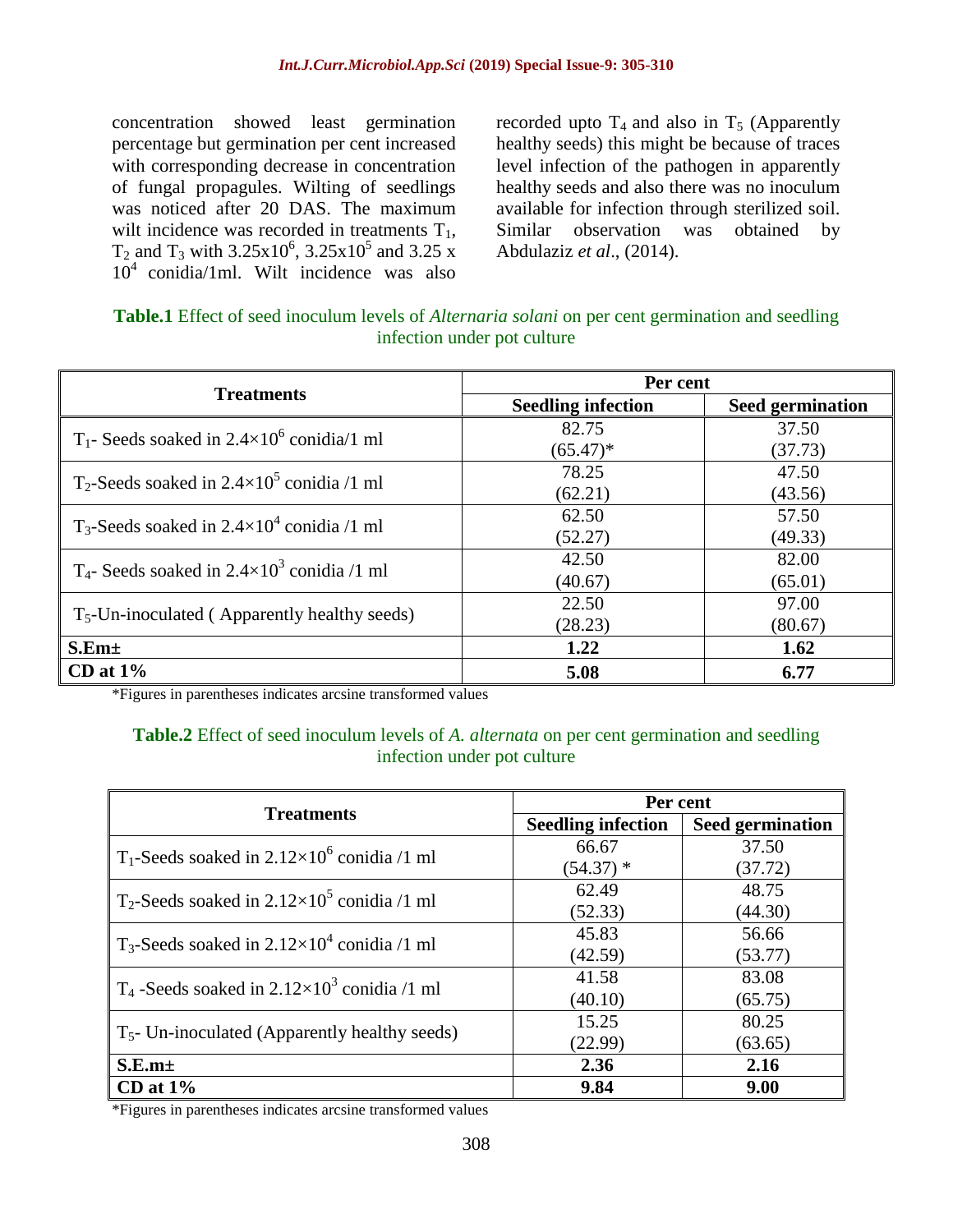|                                                                   | Per cent              |                         |
|-------------------------------------------------------------------|-----------------------|-------------------------|
| <b>Treatments</b>                                                 | <b>Wilt incidence</b> | <b>Seed germination</b> |
| T <sub>1</sub> - Seeds soaked in $3.25 \times 10^6$ conidia /1 ml | 99.25<br>$(87.51)^*$  | 2.50<br>(9.05)          |
| $T_2$ - Seeds soaked in 3.25×10 <sup>5</sup> conidia /1 ml        | 97.00<br>(80.17)      | 32.50<br>(34.72)        |
| $T_3$ - Seeds soaked in 3.25×10 <sup>4</sup> conidia /1 ml        | 87.50<br>(69.53)      | 67.50<br>(55.28)        |
| T <sub>4</sub> - Seeds soaked in $3.25 \times 10^3$ conidia /1 ml | 62.50<br>(52.27)      | 85.00<br>(67.50)        |
| $T5$ - Un-inoculated (Apparently healthy seeds)                   | 18.50<br>(25.42)      | 100.00<br>(90.00)       |
| $S.Em\pm$                                                         | 1.73                  | 1.44                    |
| $CD$ at $1\%$                                                     | 7.19                  | 5.99                    |

**Table.3** Effect of seed inoculum levels of *Fusarium* sp. on per cent germination and wilt incidence under pot culture

\*Figures in parentheses indicates arcsine transformed values

### **Location of fungi in seed**

Results of the component plating technique to know the location of seed borne fungi in infected samples, revealed the presence of *A. alternata, Phoma* sp. and *Aspergillus* sp. in the pericarp only. Similar result was obtained by Saad *et al.* (1988).Whereas *Fusarium* sp. and *A. solani* were noticed on other than pericarp also *i.e*., endosperm embryo and hilum. These results indicate the requirement of systemic seed dressing molecules (like combi-products) for the effective control of the pathogen as the molecules can penetrate up to the embryo. Histopathological studies conducted by Thippeswamy*et al*. (2006) who studied the location and transmission of *Fusarium oxysporum* and *Alternaria solani* in naturally infected tomato seeds. The results revealed that both pathogens were located in seed coat, cotyledons and in embryonic axis of tomato seedlings at various concentrations.

### **References**

- Abdulaziz, A., Al-Askar,Y. M., Rashad,E. E., Hafez, K. M., Ghoneem, W. M., Abdulkhair, S. Y. M. and Zakaria, A. B., 2014, Occurrence and distribution of tomato seed-borne mycoflora in Saudi Arabia and its correlation with the climatic variables. *Microbial Biotechnol.,* 7(6): 556-569.
- Al-Askar, A. A., Ghoneem, K. M. and Rashad, Y. M., 2012, Seed-borne mycoflora of alfalfa (*Medicago sativa* L.) in the Riyadh region of Saudi Arabia. *Ann. Microbiol.,* 62: 273-281.
- Arie, T., Takahshi, H., Kodama, M. and Teraoka, T., 2007, Tomato as a model plant for plant pathogen interactions. *Pl. Biotech.,*24 (1):135-147.
- Britt, B. F. and Kristin, R., 2011, Tomato consumption and health: emerging benefits. *American. J. Lifestyle Med.*, 8: 182-191.
- Cecilia, A. S., Evelina, A. T. and Lilia, M. A., 2010, Processing of tomato: